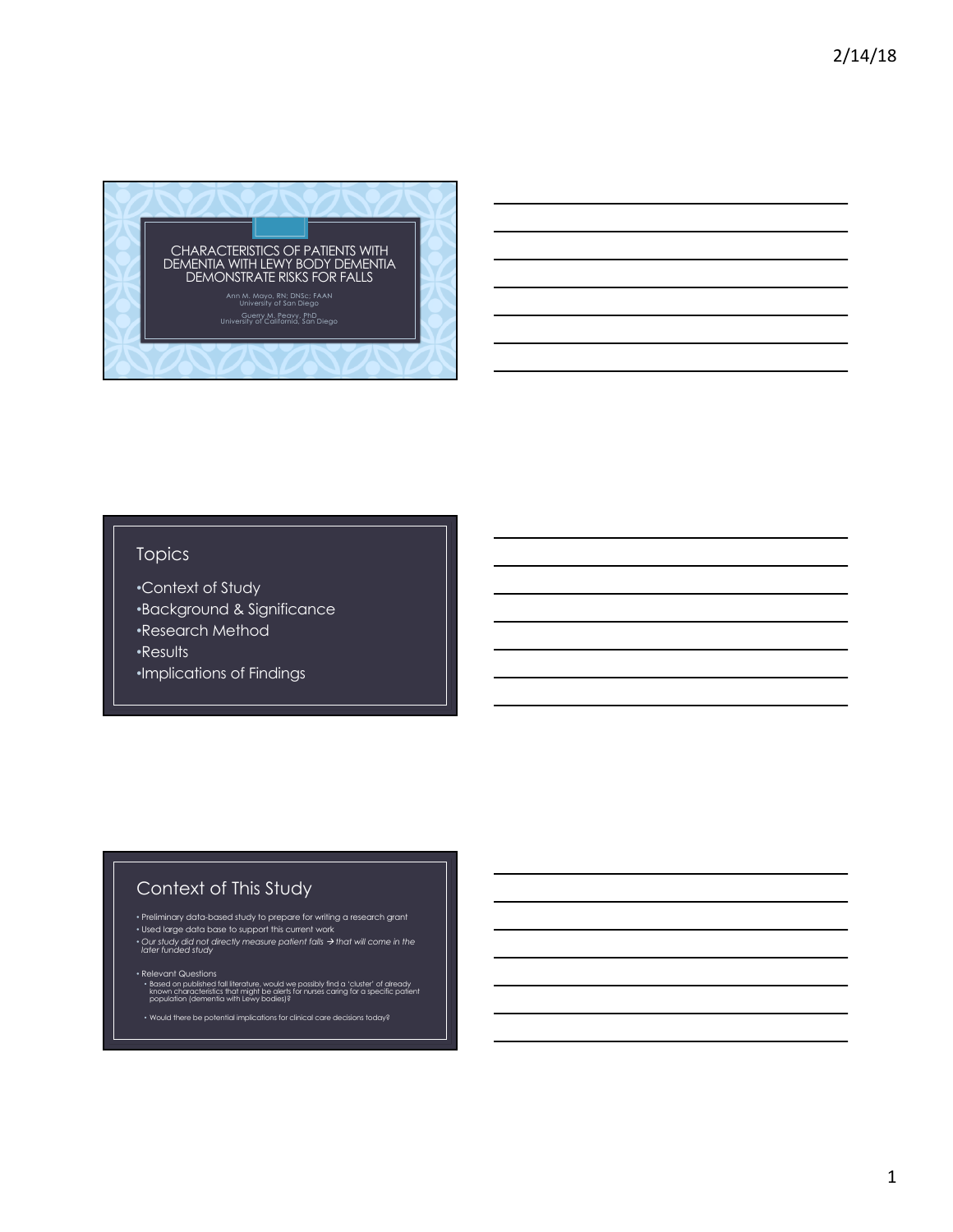

|                                                    |  | <u> 1989 - Andrea Santa Andrea Andrea Andrea Andrea Andrea Andrea Andrea Andrea Andrea Andrea Andrea Andrea Andr</u> |
|----------------------------------------------------|--|----------------------------------------------------------------------------------------------------------------------|
|                                                    |  | <u> 1989 - Johann Barnett, fransk politiker (d. 1989)</u>                                                            |
| <u> 1980 - Johann Barn, amerikansk politiker (</u> |  | $\overline{\phantom{a}}$                                                                                             |
|                                                    |  | ,我们也不会有什么。""我们的人,我们也不会有什么?""我们的人,我们也不会有什么?""我们的人,我们也不会有什么?""我们的人,我们也不会有什么?""我们的人                                     |
|                                                    |  | <u> 1989 - Johann Stoff, amerikansk politiker (d. 1989)</u>                                                          |
|                                                    |  |                                                                                                                      |





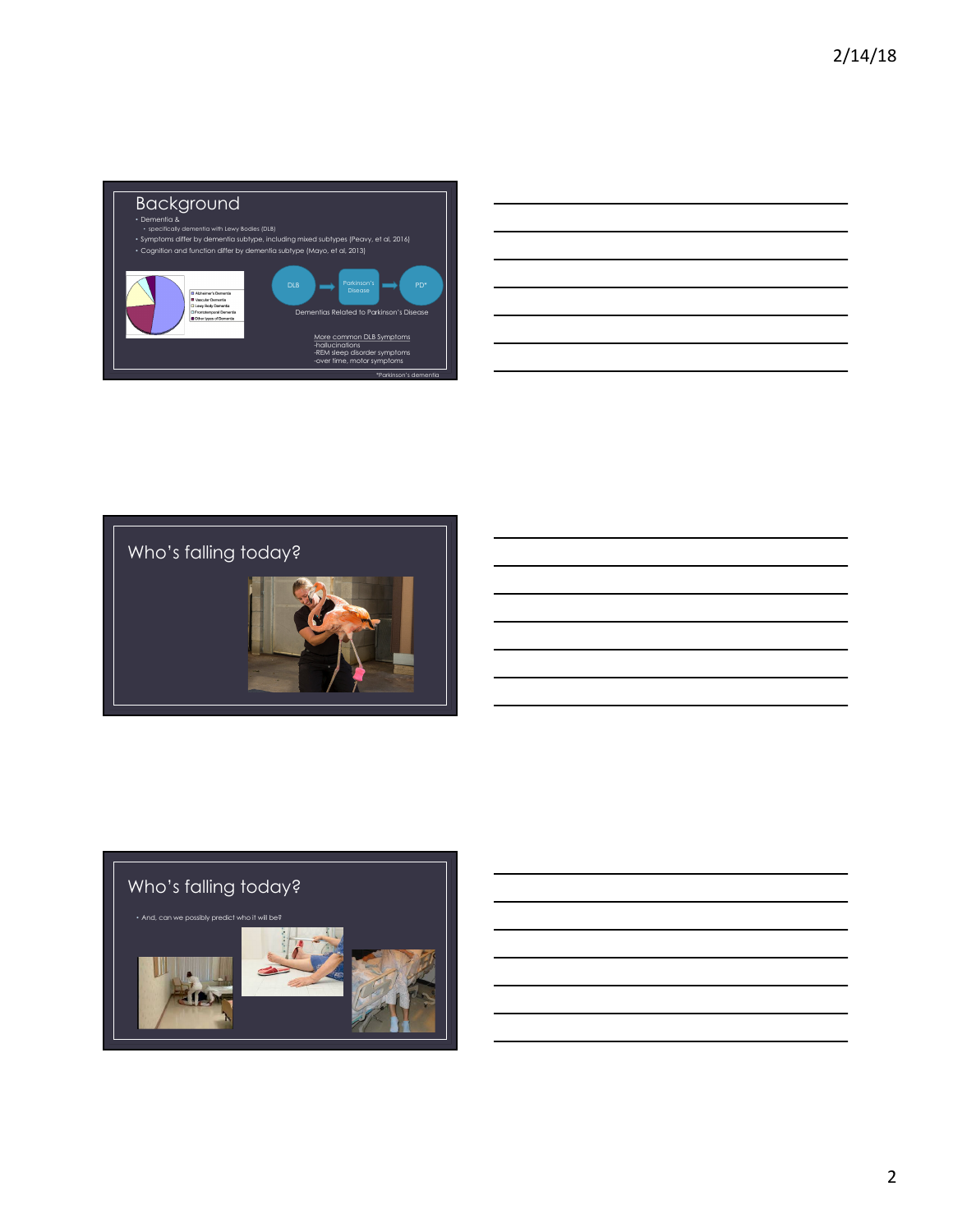## Background

- 
- e Every year hundreds of thousands of hospitalized patients fall and are injured<br>e Cost of non-fatal falls = \$31.3 billion in 2015 (Burns, et al., 2016)<br>Repeated falls among patients with dementia with Lewy bodies (DLB) ar
- ∘ These patients with DLB (in the Imamura study) did not yet have Parkinson's motor<br>symptoms
- ∘ *Multifactorial assessments* combined with fall prevention strategies have<br>demonstrated reduced falls with injuries (Tricco, et al, 2017)<br>∘ Meta-analysis: 54 RCTs with 41, 596 combined participants

## Fall Risk Profiles

- high burden physical impairment #1
- high burden cognitive impairment -#2 ◦ older age
- females
- hallucinations
- delusions
- REM sleep disorder symptoms
- 

## So,

∘up-to-date evidence is needed by CNSs in order to<br>design the most appropriate assessment protocols as the first step to prevent falls ◦ Gap = patients with DLB

- 
- ∘Knowing what we know about risks, can we identify a<br>cluster of potential symptoms in patients with DLB?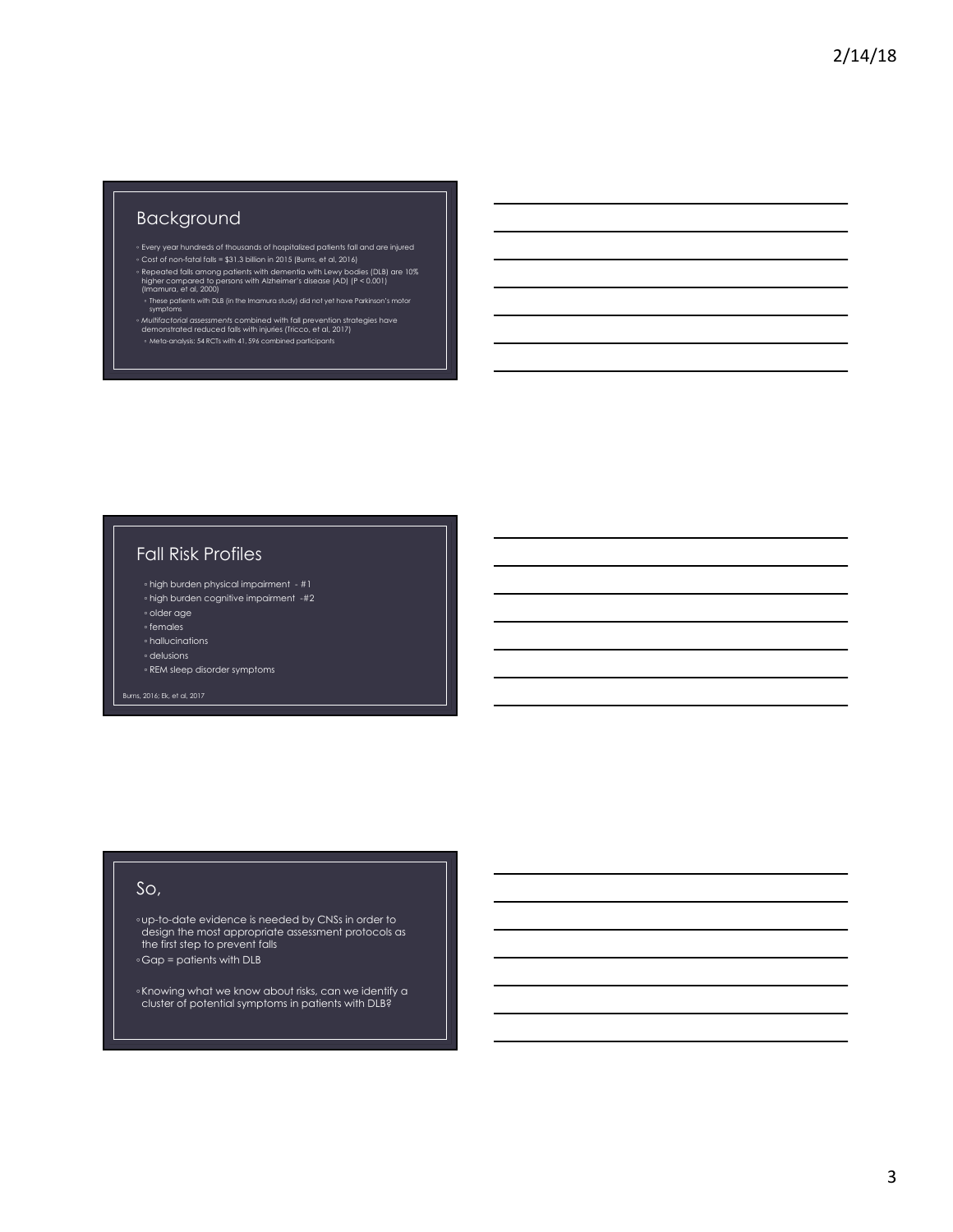# Research Method

- ∘ Purpose<br>• identify potential factors associated with known fall risks from the literature that might<br>• Quantitative, retrospective, data-based, descriptive study<br>• Quantitative, retrospective, data-based, descriptive st
- 
- Utilized data (demographics, physical and sleep behavior, and cognitive) from an NIH funded Alzheimer's Disease Research Center
- 
- Includes clinical data collected by clinicians for research purposes
- Diagnosis of DLB was autopsy confirmed<br>◦ Descriptive & inferential statistics

# **Results**

- 
- 
- ° History of falling (clinician): 18.3%<br>° Age (when cognitiive decline began): mean 71.0 years (SD 7.2)<br>° Functional status (PODS/FAQ, 10 total items): mean 62.3% items impaired (SD 29)<br>° Cognitive status screen (Mini-Men

- 
- Delusions (clinician): 40%\*<br>◦ REM sleep disorder symptoms (NPI): 36%<br>◦ Parkinson gait (clinician): 29%

| More Results<br>· Significant associations (p<0.05) |                                        |      |                                   |  |  |
|-----------------------------------------------------|----------------------------------------|------|-----------------------------------|--|--|
|                                                     |                                        | Age  | <b>Cognitive Screen</b><br>(MMSE) |  |  |
|                                                     | <b>Hallucinations</b>                  | .402 | ns                                |  |  |
|                                                     | Delusions                              | .244 | .407                              |  |  |
|                                                     | REM sleep disorder<br>symptoms         | .144 | ns                                |  |  |
|                                                     | Parkinson gait                         | 228  | .123                              |  |  |
|                                                     | Motor symptoms (ie,<br>resting tremor) | ns   | .045                              |  |  |
|                                                     | Eta was used as test for associations  |      |                                   |  |  |